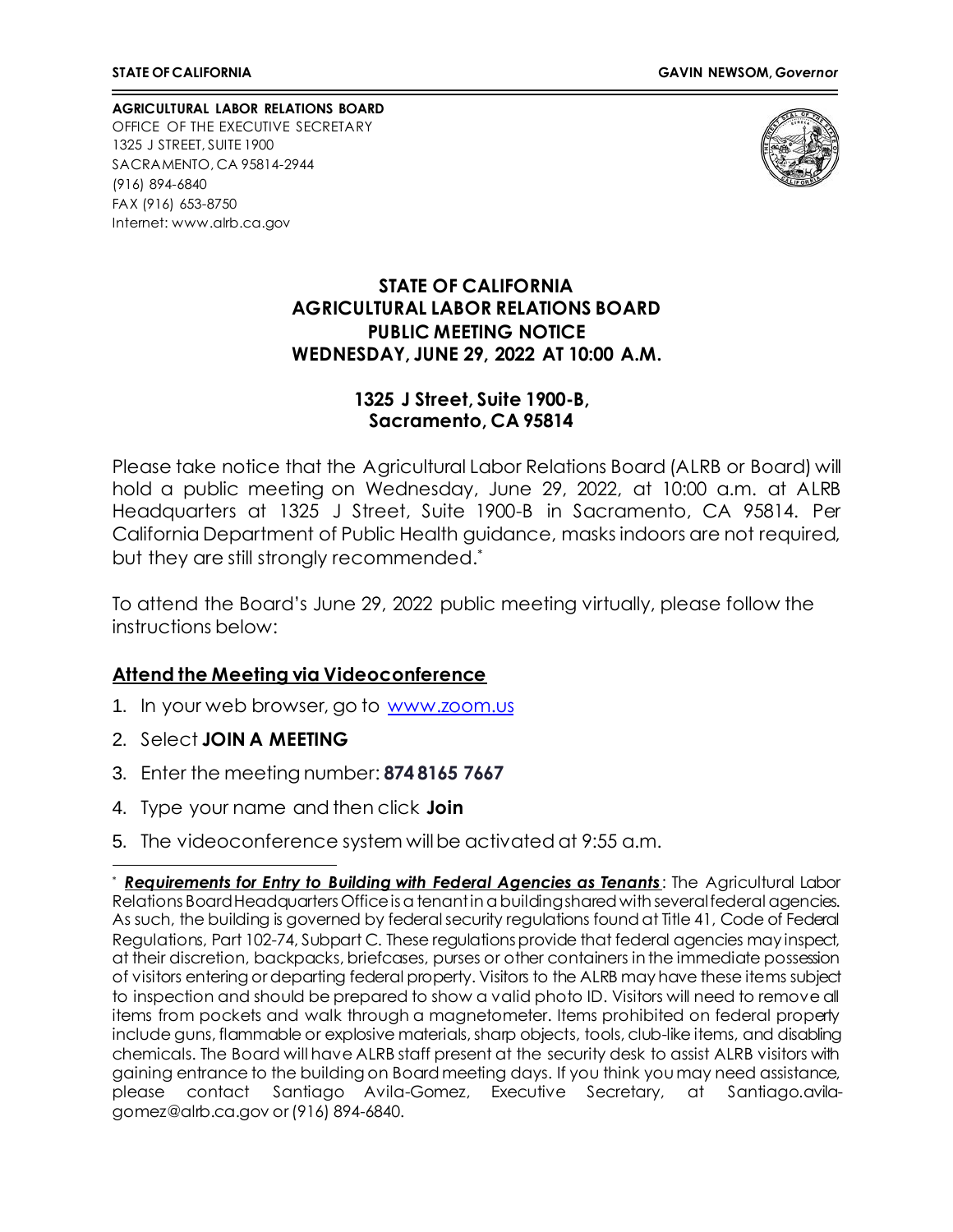### **Attend the Meeting via Teleconference**

- 1. Dial **(215) 446-3656** or **(888) 363-4734** (U.S. Toll Free)**.**
- 2. When prompted, enter the access code: **672001** and follow directions.
- 3. Teleconference will be opened to the public at 9:55 a.m.

## **PUBLIC COMMENT**

The ALRB affords an opportunity to members of the public to address the Board during the public meeting on items of interest that are either on the meeting agenda or within the Board's jurisdiction but are not on the noticed agenda. The Board is not permitted to take action on items that are not on the noticed agenda but may refer items to staff for future consideration. The Board reserves the right to limit the time for speakers.

#### **Public Comment Queue (for Persons Attending Via Zoom or Teleconference)**

**In advance of the meeting:** members of the public who wish to comment on agenda items may submit a request to be added to the public comment queue by emailing Devaka Gunawardena at [Devaka.Gunawardena@alrb.ca.gov.](mailto:Devaka.Gunawardena@alrb.ca.gov.) You may include your name, affiliation, and comment topic within the email.

**During the meeting:** to be added to the public comment queue, you may email your name, affiliation, and comment topic to [Santiago.Avila-Gomez@alrb.ca.gov,](mailto:Santiago.Avila-Gomez@alrb.ca.gov) or announce your desire to comment via the Zoom **Chat** or **Raise Hand** functions. If joining by telephone, an announcement will be made requesting callers to express their desire to comment.

# **AGENDA**

### *Open Session*

- 1. Call to Order
- 2. Approval of Minutes
- 3. Chair's Report
- 4. Executive Officer's Report on Elections, Unfair Labor Practice Complaints, and Hearings
- 5. Litigation Report
- 6. General Counsel's Report
- 7. Division of Administrative Services Report
- 8. Legislation
- 9. Regulations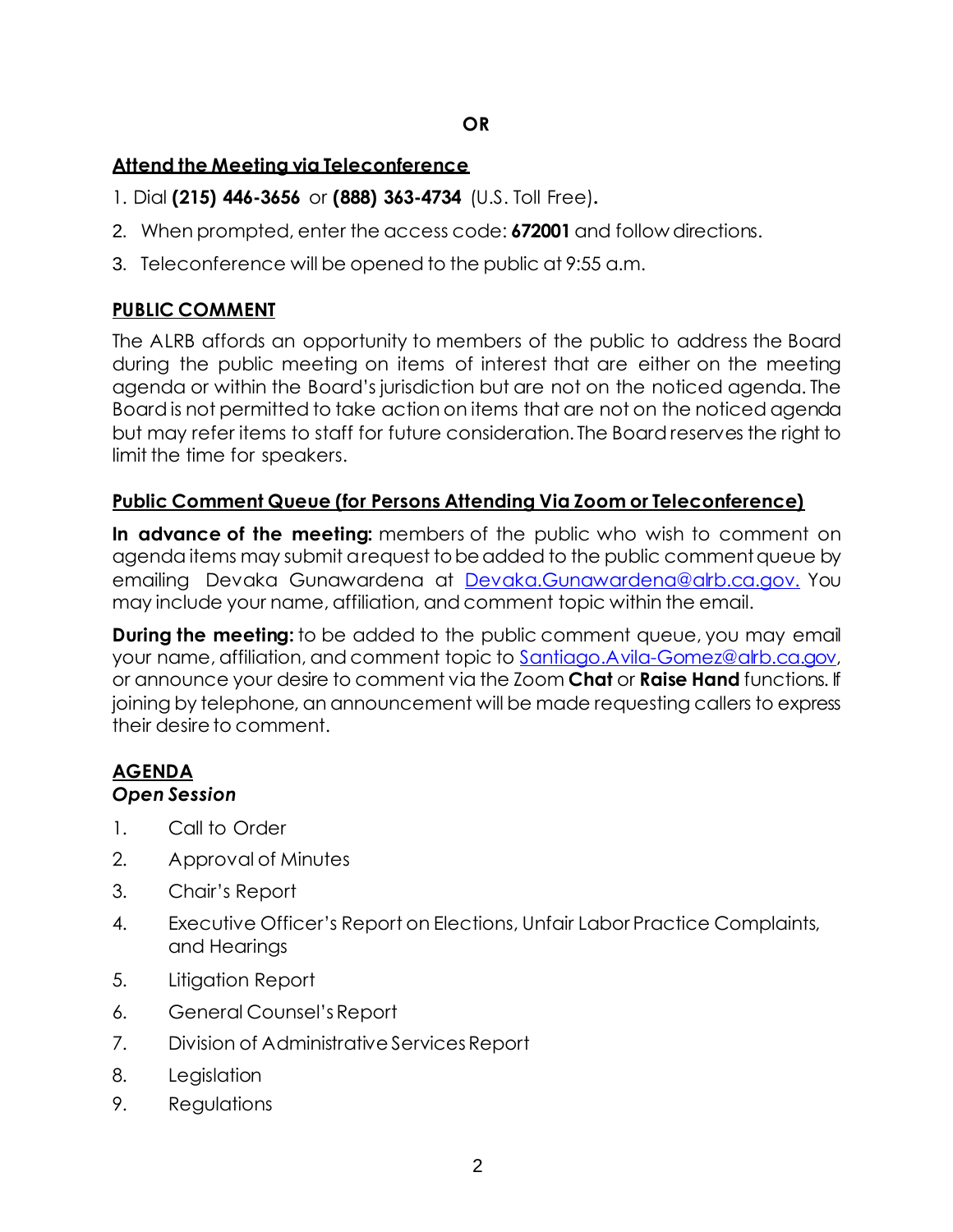### 10. Public Comment

*Closed Session* (*see below for additional information regarding matters which the Board may consider in closed session*)

- A. Personnel (Gov. Code, § 11126, subd. (a)(1));
- B. Deliberations on pending cases (Gov. Code, § 11126, subd. (c)(3));
- C. Pending litigation (Gov. Code, § 11126, subd. (e)(1)).

# *Open Session*

- 11. Announcements
- 12. Adjourn Meeting

# *Closed Session (Board Docket)*

Deliberations on Pending Cases (Gov. Code, § 11126, subd. (c)(3)):

- 1. Unfair Labor Practice Cases Pending Before the Board
	- Cinagro Farms, Inc., 2017-CE-008-SAL
- 2. Mandatory Mediation and Conciliation
	- None
- 3. Interim Appeals, Motions, Petitions, Settlements, etc., Pending Before the Board
	- Benjamin Reitz and Stephen Reitz dba Reitz Ranches, 2018-CE-002-VIS
- 4. Pending Compliance Cases
	- Arnaudo Brothers, LP, and Arnaudo Brothers, Inc., 2012-CE-030-VIS, 40 ALRB No. 3 & 41 ALRB No. 6
	- Arnaudo Brothers, LP, and Arnaudo Brothers, Inc., 2015-CE-006-VIS and 2017-CE-003-VIS, 44 ALRB No. 7
	- Gerawan Farming, Inc., 2012-CE-041-VIS, et al., 44 ALRB No. 1
	- Gerawan Farming, Inc., 2013-CE-011-VIS, 44 ALRB No. 11
	- Gerawan Farming, Inc., 2015-CE-014-VIS, 45 ALRB No. 7
	- Premiere Raspberries, LLC, 2018-CE-004-SAL, 44 ALRB No. 9
	- Rincon Pacific, LLC, 2014-CE-044-SAL, 46 ALRB No. 4
	- San Joaquin Tomato Growers, 93-CE-38-VI, 39 ALRB No. 15, et al.
	- Tri-Fanucchi Farms, 2013-CE-008-VIS & 2013-CE-014-VIS, 40 ALRB No. 4
	- United Farm Workers (Lopez), 2015-CL-006-VIS, 44 ALRB No. 6
	- United Farm Workers (Garcia), 2018-CL-003-VIS, 45 ALRB No. 8
	- Wonderful Orchards LLC, 2016-CE-023-VIS, 46 ALRB No. 2
	- California Artichoke and Vegetable Growers Corporation dba Ocean